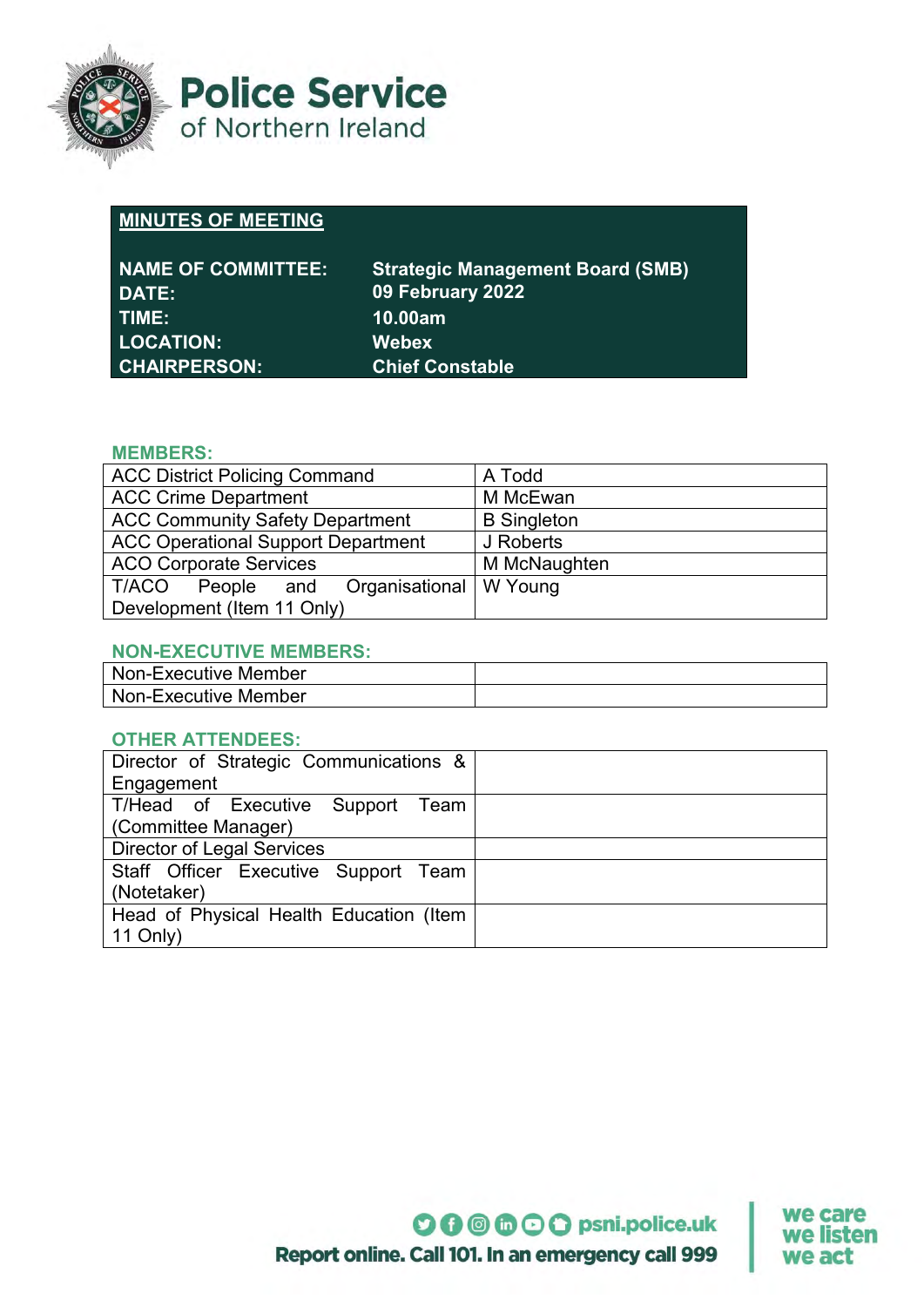# **ACTIONS assigned by the Chair are highlighted in blue text.**

| <b>Item No</b> |                                                                                                                                                                                                                      |
|----------------|----------------------------------------------------------------------------------------------------------------------------------------------------------------------------------------------------------------------|
| 1.0            | 15/22 Welcome and Apologies                                                                                                                                                                                          |
|                | Apologies noted from Deputy Chief Constable and Chief Operating<br>Officer. Apologies also noted from T/ACO People and Organisational<br>Development who will be joining for item 11 only.                           |
| 2.0            | 16/22 Declaration of Conflict of Interest                                                                                                                                                                            |
|                | No Conflicts of Interest were declared.                                                                                                                                                                              |
| 3.0            | 17/22 Minutes of Previous meetings                                                                                                                                                                                   |
|                | The minutes from the meeting on 12 January 2022 were approved.                                                                                                                                                       |
| 4.0            | 18/22 Actions Arising from Previous Meetings                                                                                                                                                                         |
|                | The Committee Manager updated members on the progress of the<br>actions.                                                                                                                                             |
|                | Members agreed on previous action updates, provided updates and<br>agreed for actions to close including: Action 21~65, Action 21~70, Action<br>$21~75$ , Action 21~77, Action 22~01, Action 22~06 and Action 22~07. |
|                | Decision (15):                                                                                                                                                                                                       |
|                | Extension granted to June 2022 for Neighbourhood Policing Pilot<br>to be presented at SMB.                                                                                                                           |
|                | Action (21~58):                                                                                                                                                                                                      |
|                | Bite-size schedule to be sent to Non-Executive Members for<br>potential attendance - Director of Strategic Communications &<br><b>Engagement/Committee Manager.</b>                                                  |
| 5.0            | 19/22 Highlight Reports for Governance Boards                                                                                                                                                                        |
|                | Members noted the summary provided from the most recent Service<br>Performance Board on 26 January 2022.                                                                                                             |
|                | Action (22~09):                                                                                                                                                                                                      |
|                | Service Performance Board Governance Update - additional detail<br>requested on monthly update report for increased assurance -<br><b>Deputy Chief Constable.</b>                                                    |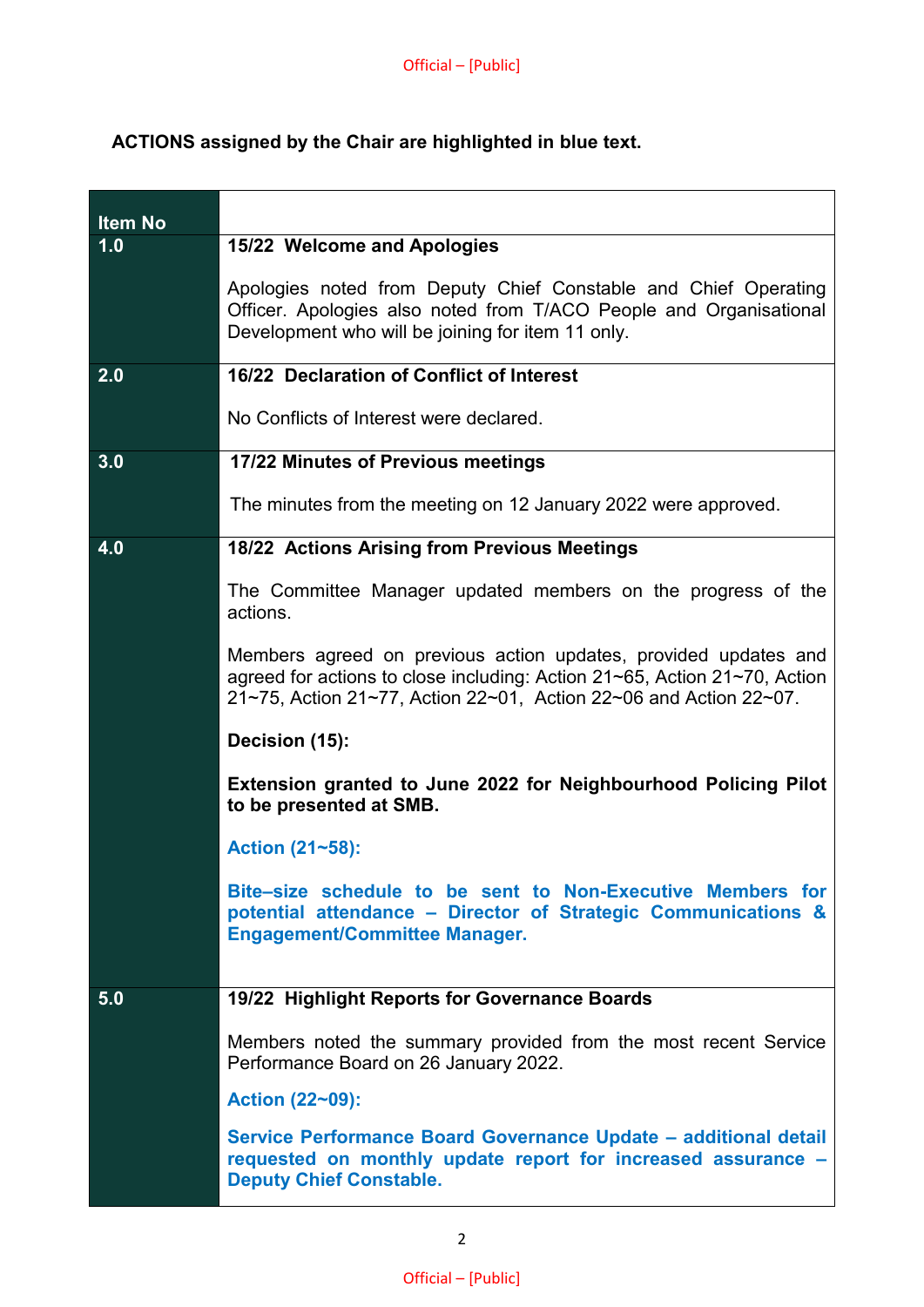| ACO Corporate Services outlined the key highlights from the most<br>recent People and Culture Board on 19 January 2022.                                                                                                                                                                |
|----------------------------------------------------------------------------------------------------------------------------------------------------------------------------------------------------------------------------------------------------------------------------------------|
| Members noted the update papers provided.                                                                                                                                                                                                                                              |
| 20/22 Corporate Risk Register                                                                                                                                                                                                                                                          |
| ACO Corporate Services briefed members on the report highlights.                                                                                                                                                                                                                       |
| Decision (16):                                                                                                                                                                                                                                                                         |
| Legacy Discovery and Disclosure risk to be de-escalated from the<br><b>Corporate Risk Register to Operational Support Departmental Risk</b><br>Register.                                                                                                                               |
| Members then discussed each risk in turn.                                                                                                                                                                                                                                              |
| Future Funding (Beyond 2021/2022)                                                                                                                                                                                                                                                      |
| To be discussed during Item 9.                                                                                                                                                                                                                                                         |
| <b>Crime Recording</b>                                                                                                                                                                                                                                                                 |
| Non-Executive Members' comments were noted – presentation to ARAC<br>provided a degree of confidence around this risk.                                                                                                                                                                 |
| <b>Custody Healthcare</b>                                                                                                                                                                                                                                                              |
| Members discussed the issues impacting on further roll out of an HSCT<br>led custody healthcare model.                                                                                                                                                                                 |
| <b>Mandatory Training</b>                                                                                                                                                                                                                                                              |
| Update on Mandatory Training Risk to be presented to SMB in April<br>2022.                                                                                                                                                                                                             |
| Data Quality                                                                                                                                                                                                                                                                           |
| ACC Community Safety Department updated members that short,<br>medium and long term plans to provide additional mitigation/control<br>would be submitted to Service Transformation Board.                                                                                              |
| Corporate Information                                                                                                                                                                                                                                                                  |
| T/ACC Operational Support Department advised that engagement with<br>ICO is ongoing. ICO is content with mitigations against this risk. It was<br>confirmed whilst this risk was receiving the required scrutiny it needed to<br>stay on Corporate Risk Register until further notice. |
| <b>Records Management</b>                                                                                                                                                                                                                                                              |
|                                                                                                                                                                                                                                                                                        |

T/ACC Operational Support Department advised a revised Business Case is to be submitted to Service Investment Board.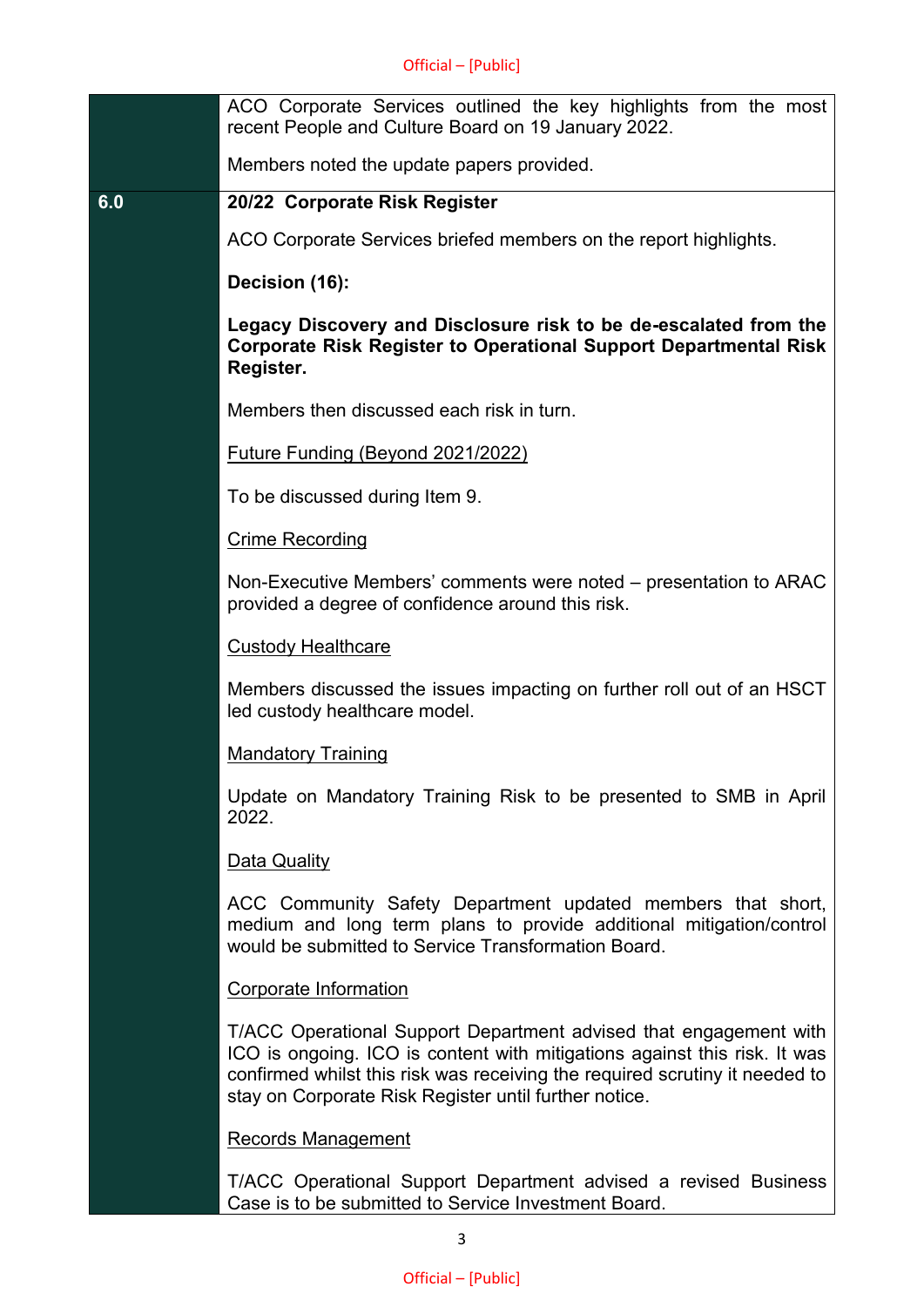|    | <b>Terrorist Attack</b>                                                                                                                                                                                                                                                   |
|----|---------------------------------------------------------------------------------------------------------------------------------------------------------------------------------------------------------------------------------------------------------------------------|
|    | ACC Crime Department advised that a paper is being produced to<br>inform ongoing consideration of resourcing, in line with the reduced<br>budget.                                                                                                                         |
|    | <b>Risk Register - General</b>                                                                                                                                                                                                                                            |
|    | Members discussed how existing risk mitigation is heavily dependent on<br>resourcing. The impact of budgetary reductions was acknowledged.<br>Once the policing budget allocation is confirmed, an overarching review<br>of the Corporate Risk Register will be required. |
|    | T/ACO People & Organisational Development and Head of Physical Health Education<br>joined the meeting at 10.33am.                                                                                                                                                         |
| 11 | 25/22 Police Service Basic Physical Competence Assessment<br>(taken out of agenda order)                                                                                                                                                                                  |
|    | T/ACO People and Organisational Development provided an overview of<br>the paper and equality screening arrangements.                                                                                                                                                     |
|    | Head of Physical Health Education provided clarification on issues<br>raised by members on the extent and nature of the research groups that<br>were sampled.                                                                                                             |
|    | Members noted the issue of lack of in-service fitness assessment and<br>the potential benefits of a general standard of fitness to occupational<br>health and wellbeing.                                                                                                  |
|    | Members agreed the paper.                                                                                                                                                                                                                                                 |
|    | Action (22~10):                                                                                                                                                                                                                                                           |
|    | Scoping of in-service fitness assessment feasibility - T/ACO<br><b>People &amp; Organisational Development</b>                                                                                                                                                            |
| 10 | 24/22 Children and Young People Strategy (taken out of agenda<br>order)                                                                                                                                                                                                   |
|    | ACC Community Safety Department briefed members on the strategy,<br>launch event for stakeholders and performance monitoring mechanisms.                                                                                                                                  |
|    | Decision (17):                                                                                                                                                                                                                                                            |
|    | The Children and Young People Strategy was agreed in principle<br>and can progress. However, the requirement to add content to align<br>the strategy to Horizons 2025 was relayed.                                                                                        |
|    | Staff Association consultation was discussed and it was agreed that a<br>defined Staff Associations list should be included under 6.7 of the SMB<br>Submission Template.                                                                                                  |
|    | T/ACO People and Organisational Development proposed that in the<br>near future this function could be more effectively fulfilled by the                                                                                                                                  |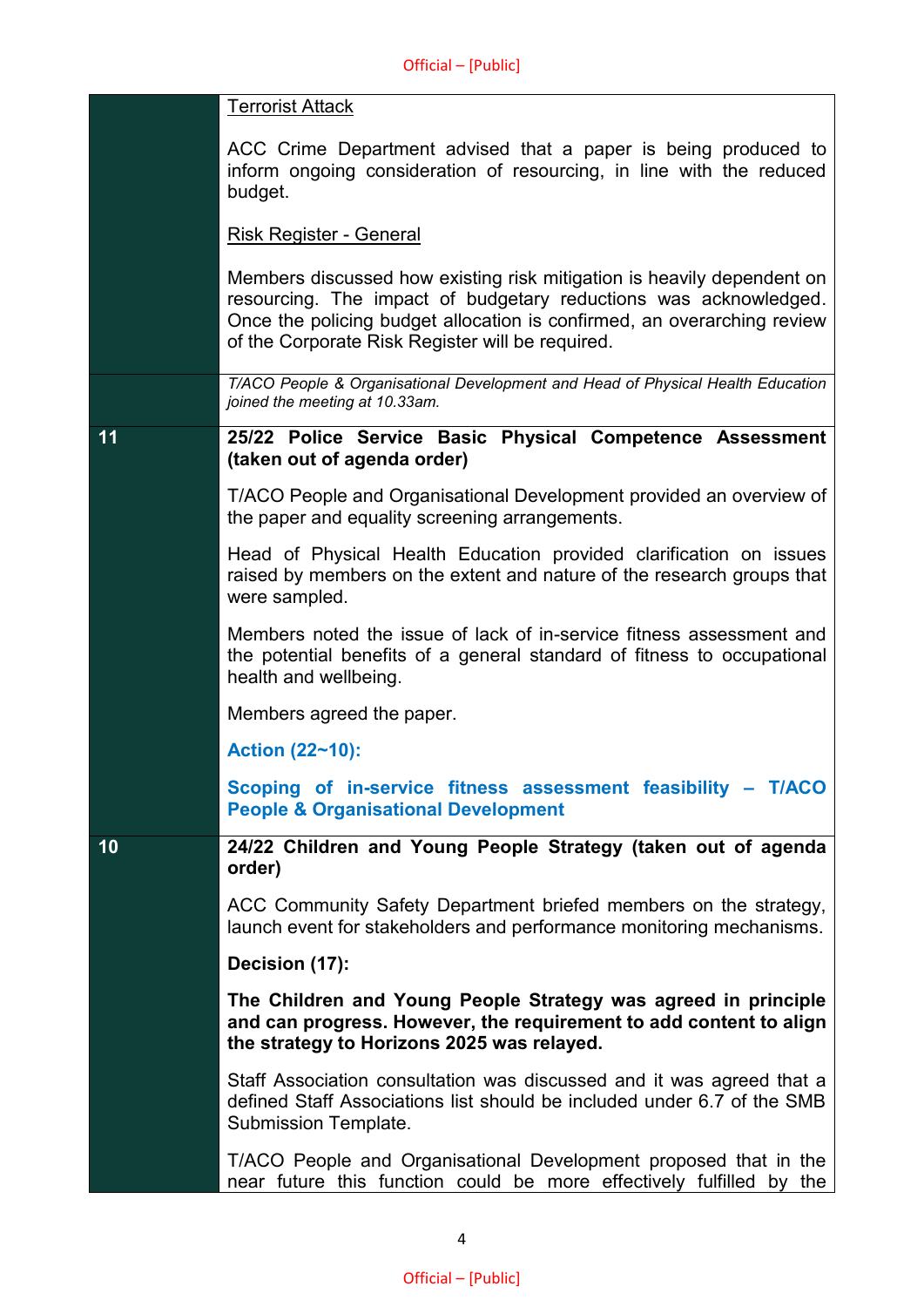|     | "Stronger Together" Forum Policy Group.                                                                                                                                                                                                                                                                       |
|-----|---------------------------------------------------------------------------------------------------------------------------------------------------------------------------------------------------------------------------------------------------------------------------------------------------------------|
|     |                                                                                                                                                                                                                                                                                                               |
|     | Action $(22 - 11)$ –                                                                                                                                                                                                                                                                                          |
|     | List of Staff Associations to be listed under 6.7 of the SMB<br><b>Submission Template - Committee Manager.</b>                                                                                                                                                                                               |
|     | Members availed of a break between 10.58am - 11.15pm.                                                                                                                                                                                                                                                         |
| 8.0 | 22/22 Finance Report                                                                                                                                                                                                                                                                                          |
|     | ACO Corporate Services updated members on the current budget<br>status.                                                                                                                                                                                                                                       |
|     | Members noted the report.                                                                                                                                                                                                                                                                                     |
| 9.0 | 23/22 Draft Resource Plan 22-25                                                                                                                                                                                                                                                                               |
|     | ACO Corporate Services briefed members on the Draft Resource Plan<br>and the £226m pressure across the three year period. Members<br>discussed the impact of this pressure on delivery of service.                                                                                                            |
|     | Members acknowledged the challenge for the Chief Constable in<br>balancing his duties as Accounting Officer and legislative obligations<br>under the Police and Human Rights Acts.                                                                                                                            |
|     | Members noted the paper which will be forwarded to the Policing Board<br>Resources Committee.                                                                                                                                                                                                                 |
| 7.0 | 21/22 Overview Report                                                                                                                                                                                                                                                                                         |
|     | ACO Corporate Services presented the Overview Report. Members<br>highlighted a potential issue in the current prioritisation<br>of<br>recommendations and it was agreed that a review of categorisation<br>across overview recommendations would be beneficial for consistency<br>and a prioritised approach. |
|     | Actions (21~12 & 22~13) :                                                                                                                                                                                                                                                                                     |
|     | Overview report to include classification on prioritisation - ACO<br><b>Corporate Services.</b>                                                                                                                                                                                                               |
|     | Review of current recommendations to be conducted for assurance<br>on current prioritisation - ACO Corporate Services.                                                                                                                                                                                        |
| 12  | 26/22 Any Other Business                                                                                                                                                                                                                                                                                      |
|     | No other business was raised.                                                                                                                                                                                                                                                                                 |
|     |                                                                                                                                                                                                                                                                                                               |